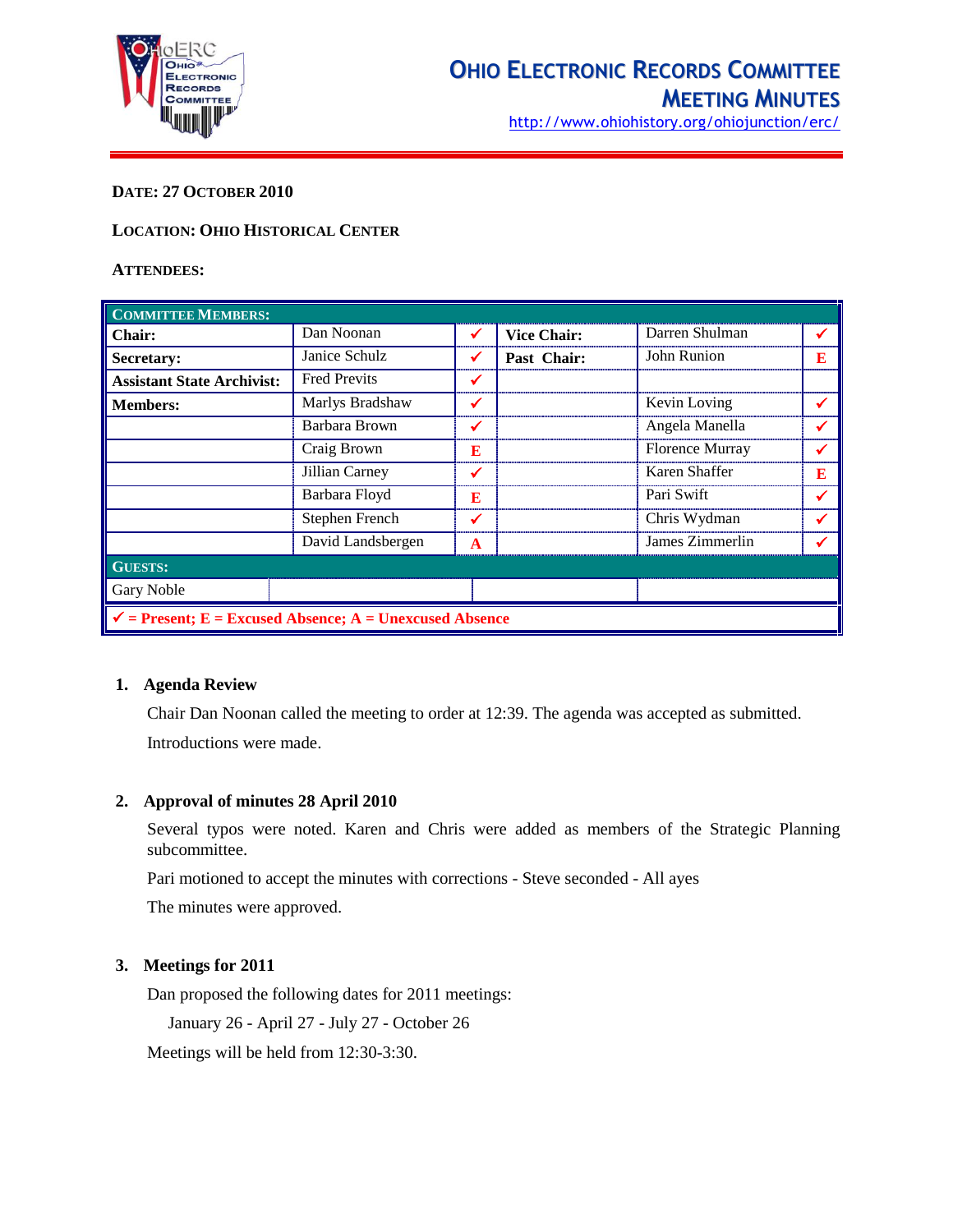

Jillian will check that the room is available on these dates. She will also check to see if the July date conflicts with the Ohio State Fair. If so we may move the meeting to July 20 instead. Dan will firm up the calendar.

# **4. Membership Report**

Dan announced that Melba Ann Fay had to resign due to job restructuring.

Darren updated the membership form as a fill-in PDF. Dan will look at some technical issues that Darren has with the form. Please let Darren know of any changes or additions that should be made to the form.

There was a question as to whether we need to change the by-laws to include a new policy that members can be excused from a meeting as well as send a proxy. Darren will clean up the by-laws regarding membership and present a draft at the January meeting.

- *4.1. New Members:* Darren introduced our new member, Kevin Loving with Trumbull County. Kevin had been a member previously and brings technical expertise that we need.
- *4.2. Terminated Members:* Robert Johansen's membership has been terminated in line with the by-laws for missing several consecutive meetings.
- *4.3. Renewal of Membership Terms/Assignment of Alternates:* Members were asked to let the executive team know if they have an alternate.

### **5. State Archives Update**

*5.1. SAA/NAGARA/Council of State Archives - OHRAB Poster* 

A joint annual meeting of the organizations was held. Advisory boards were invited to bring a poster. Jillian put together a poster for Ohio and Fred presented it.

The last CARMA meeting was held in Stark County with 25 records managers in attendance. They were given a tour of the records center.

The next OHRAB meeting is this coming Friday.

#### **6. Website**

Dan has rebuilt the site as a wiki and it is currently live. Angela O'Neal's group set up the wiki framework. There are still some holes to work on. We need to work with OHS to move the domain name and redirect it from our current site.

Guidelines have been reformatted and PDFs are ADA compliant and 100% searchable.

Gary Noble stated that it would be nice to have draft policy documents for users to have as a guide for creating their own. Darren said that this echoes what we have heard in our sessions. We will look in to doing this.

The "Resources" page is the old "Links" page. We need volunteers to go through the links, checking for dead ones, if they still apply, and new ones we should add. Steve, Chris, and James will test the links.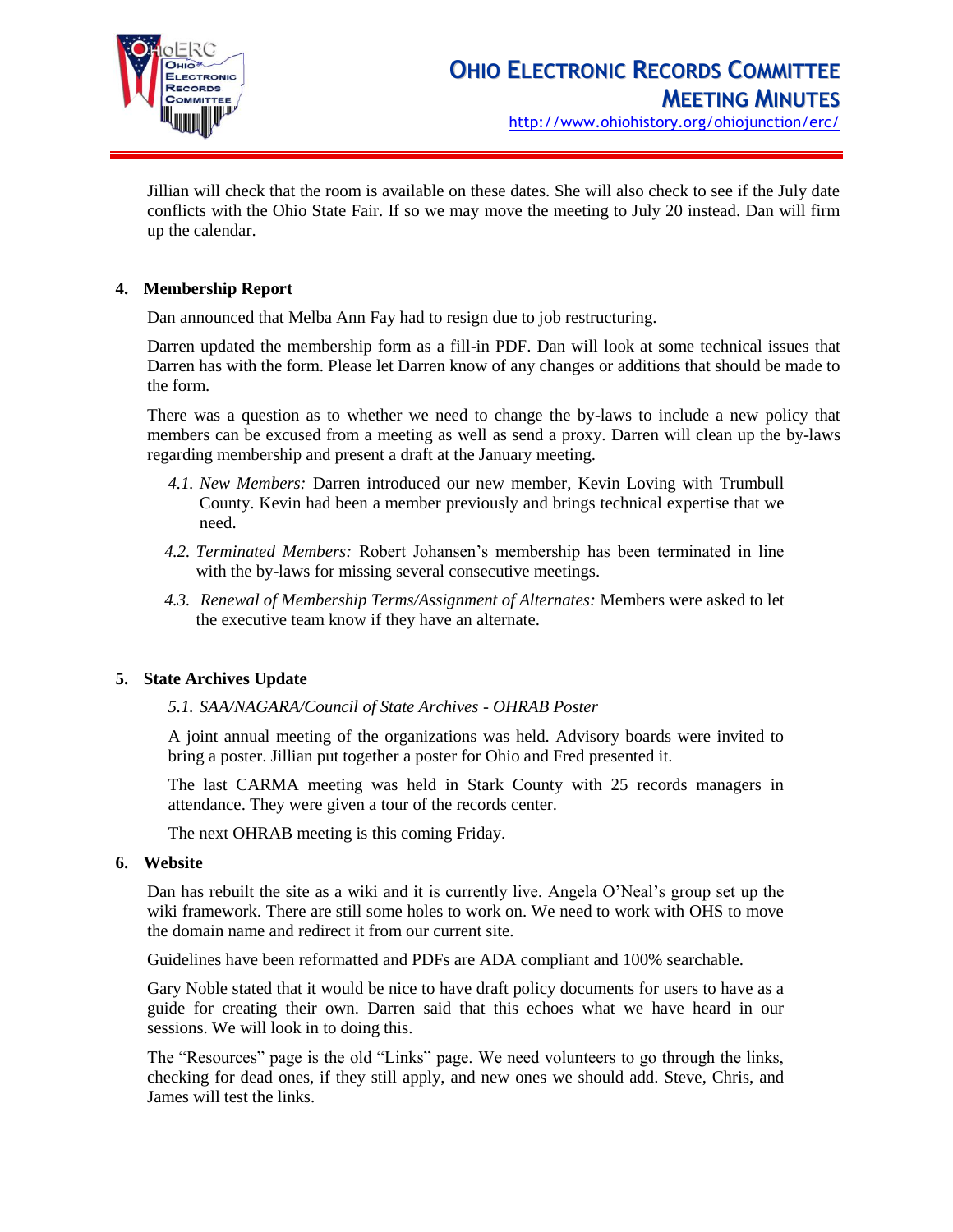

A process for public comment notification and an address for the process is needed. How should it be moderated? Jillian will look at the technical possibilities.

# **7. Strategic Planning Strategy**

Barb F. developed a suggested plan and took it to the subcommittee.

Next steps:

1. Prior to the next meeting each member should come up with three concepts as to the mission of the OERC. These will be compiled in a draft to be presented at the January meeting. The subcommittee will send out a reminder.

2. A list of strengths/weaknesses/opportunities/threats will be created and the document will be discusses and analyzed. Each member of the subcommittee will be assigned one action step and will report back.

We should look back at the original purpose and see how it has evolved. Pari suggested looking back at the January 14, 2004 meeting where a mission statement was developed. The meeting minutes are online.

### **8. Updates on guideline development/revisions**

- *8.1. Social Networking:* The subcommittee is still sharing documents. Angela noted that a speaker will be at ARMA talking about the social networking. We will try to get some of her material. James agreed to be vice-chair of the subcommittee
- *8.2. Websites:* We need to find a middle ground between our current guideline, which is too technical, and ARMA's, which is too high level. Dan will create an outline for merging these two resources for the next meeting.
- *8.3. ERM:* John is still swamped and has been unable to address this. More volunteers are needed as we have lost Melba. Darren and Steve volunteered.
- *8.4. Databases as Public Records/Managing Databases:* Pari sent reminders to those people in the AG office updating the current guideline, but has not heard anything yet. She hopes to have it ready by January. Pari presented an outline in July and has still to research certain parts.
- *8.5. Trustworthy Recordkeeping Guidelines Presentation Feedback:* Any feedback? Florence stated that this is a higher-level document targeted toward records managers rather than a broader audience. She suggested we need a rating level for our guidelines.

Darren noted that the guideline does not stress why RMs need to care about this. We need criteria groups and to give more concrete information about why it is important.

This document does not lend itself to a general, 45 minute presentation, but rather needs to be targeted in a ½ day or full day workshop.